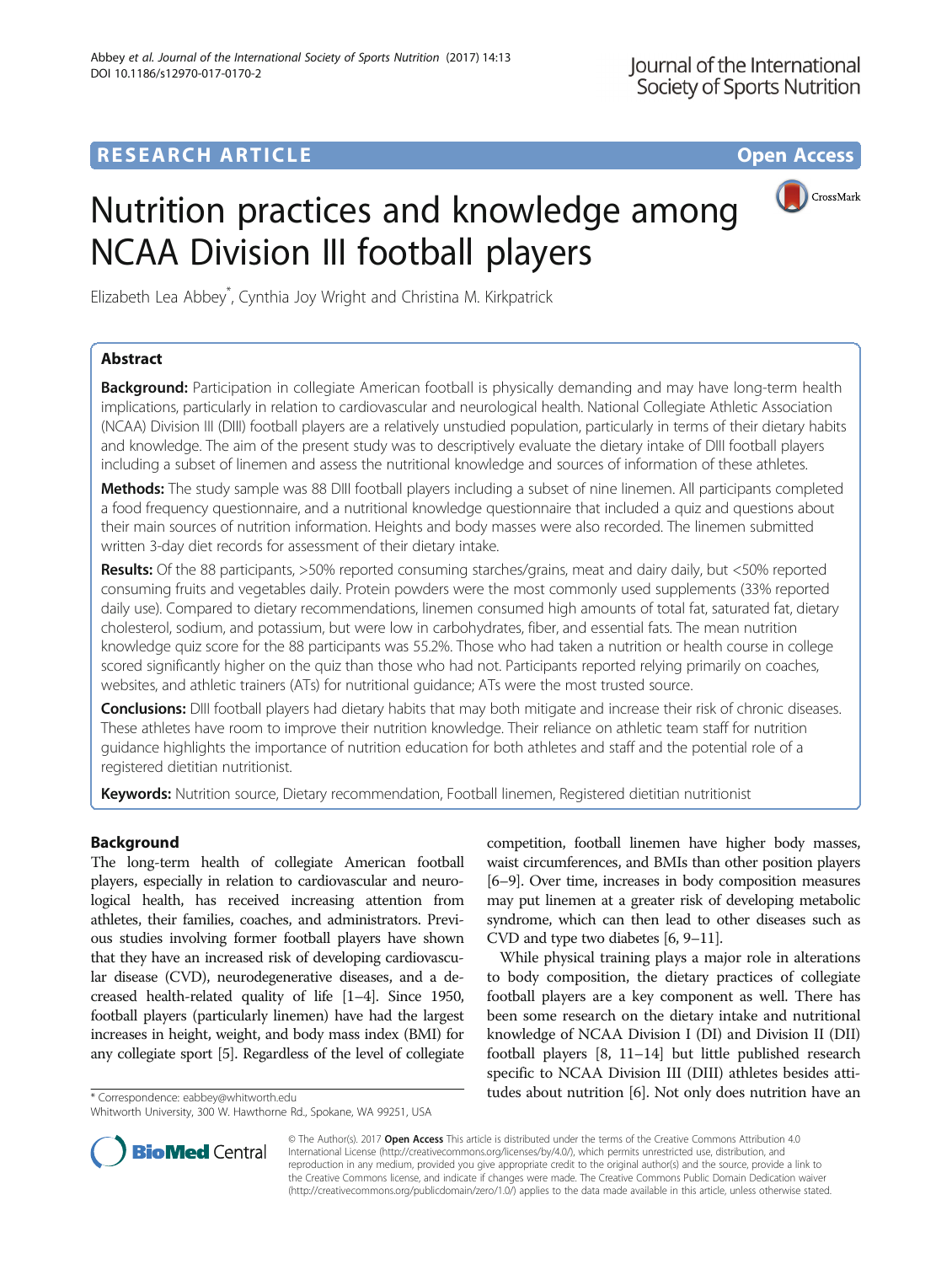impact on the cardiometabolic health of these athletes, but there is emerging evidence that it may be beneficial for neurological health as well [\[15](#page-8-0)–[18\]](#page-8-0). This is of increasing concern in contact sports such as football.

Compared to DI and DII schools, DIII athletic programs tend to have limited nutrition-related resources available to their athletes (e.g. registered dietitian nutritionists) for both their acute and long-term needs. Even amongst larger collegiate programs, athletes tend to consult those with whom they have the most frequent contact (e.g. coaches, athletic trainers, and strength and conditioning specialists) [[19\]](#page-8-0). Very few DIII football players will continue to play competitively past their collegiate careers and could potentially benefit from nutrition-related programming to help them transition out of competitive athletics. Before specific recommendations can be made, it is important to gain a background understanding of the nutritional practices and knowledge of this specific population. The objectives of this study were to 1) descriptively evaluate the dietary intake of NCAA DIII football players including a subset of the players at higher risk for cardiometabolic diseases (linemen), and 2) assess the nutritional knowledge and sources of information of these athletes.

# Methods

## Participants

Following approval of this study by the institutional review board of Whitworth University, a convenient sample of 88 NCAA DIII football players were recruited at either an informational session for returners held during the spring 2014 football season or via an e-mail sent to all new players prior to arrival at training camp in August of 2014. All participants provided written consent prior to their participation in the study. Due to resource and scheduling constraints, diet records could not be collected for all 88 study participants. Thus, due to their increased cardiometabolic disease risk, only linemen  $(n = 21)$  were invited to submit diet records for assessment of dietary intake, and 43%  $(n = 9)$  chose to participate in this additional data collection.

#### Procedures

The study design was cross-sectional. Data was collected during sport physicals at the beginning of fall training camp. Athletic training students measured participant height using a measuring tape mounted on a wall to  $\pm 0.5$ inches and converted to centimeters (cm). Weight was measured on a bathroom scale to  $\pm 0.5$  lbs and converted to kilograms (kg). The participants then completed three questionnaires: a health history screening form, a food frequency questionnaire, and a nutrition knowledge questionnaire [\[19\]](#page-8-0). The food frequency questionnaire was developed for this study. Participants indicated the frequency with which they consumed 66 different foods and beverages, as well as four categories of supplements (i.e. protein powder, multivitamin/mineral, creatine, and other). The nutrition knowledge questionnaire was a 17 question, multiple-choice nutrition knowledge quiz based on one developed by Torres-McGehee et al. [\[19\]](#page-8-0). Question topics were related to macro- and micronutrients, supplements, weight management, and hydration [see Additional file [1\]](#page-7-0). The nutrition knowledge questionnaire also included questions on the participants' top three sources of nutrition information, their comfort level with those sources, and the perceived adequacy of those sources. Finally, all participants reported whether they had taken a college nutrition and/or health course.

The linemen who agreed to submit three-day diet records met with a registered dietitian nutritionist the following morning to review diet record procedures and portion size estimations. Participants completed the records on consecutive days during training camp and were encouraged to consume their typical diets, recording everything that they ate and drank, including supplements.

## Data analysis

Food records were analyzed using Food Processor software (ESHA Research, Salem, OR). When a specific brand was not specified or available, the USDA Standard Reference was used. Dietary intake was assessed for energy, macronutrient, and micronutrient (sodium and potassium) content. These data were compared to the U.S. Dietary Reference Intake (DRI) standards and MyPlate recommendations. DRI and MyPlate recommendations were calculated using the mean height, body mass, age, and activity level (very active) of the linemen. The exceptions to this were the DRIs for carbohydrate and protein, which are widely recognized, athlete-specific recommendations. Recommended intakes of carbohydrate and protein were based on the guidelines outlined in the American College of Sports Medicine, Academy of Nutrition and Dietetics, and Dietitians of Canada Joint Position Statement on Nutrition and Athletic Performance [\[20](#page-8-0)]. Athletes who engage in moderate-to-high intensity exercise  $1 - 3$  h/day are advised to consume between 6 – 10 g/kg of carbohydrate per day. We set the recommended intake for the average linemen in our study at the mean of this range (8 g/kg/day). The amount of dietary protein believed to be necessary to support metabolic adaptations, repair, remodeling, and protein turnover is between  $1.2 - 2.0$  g/kg/day, spread throughout the day. The DRI for protein for the average lineman was set at the mean of this range (1.6 g/kg/day). MyPlate was released in 2011 by the U.S. Department of Agriculture (USDA) to replace the Food Pyramid. MyPlate recommendations use English measurements and are reported as such.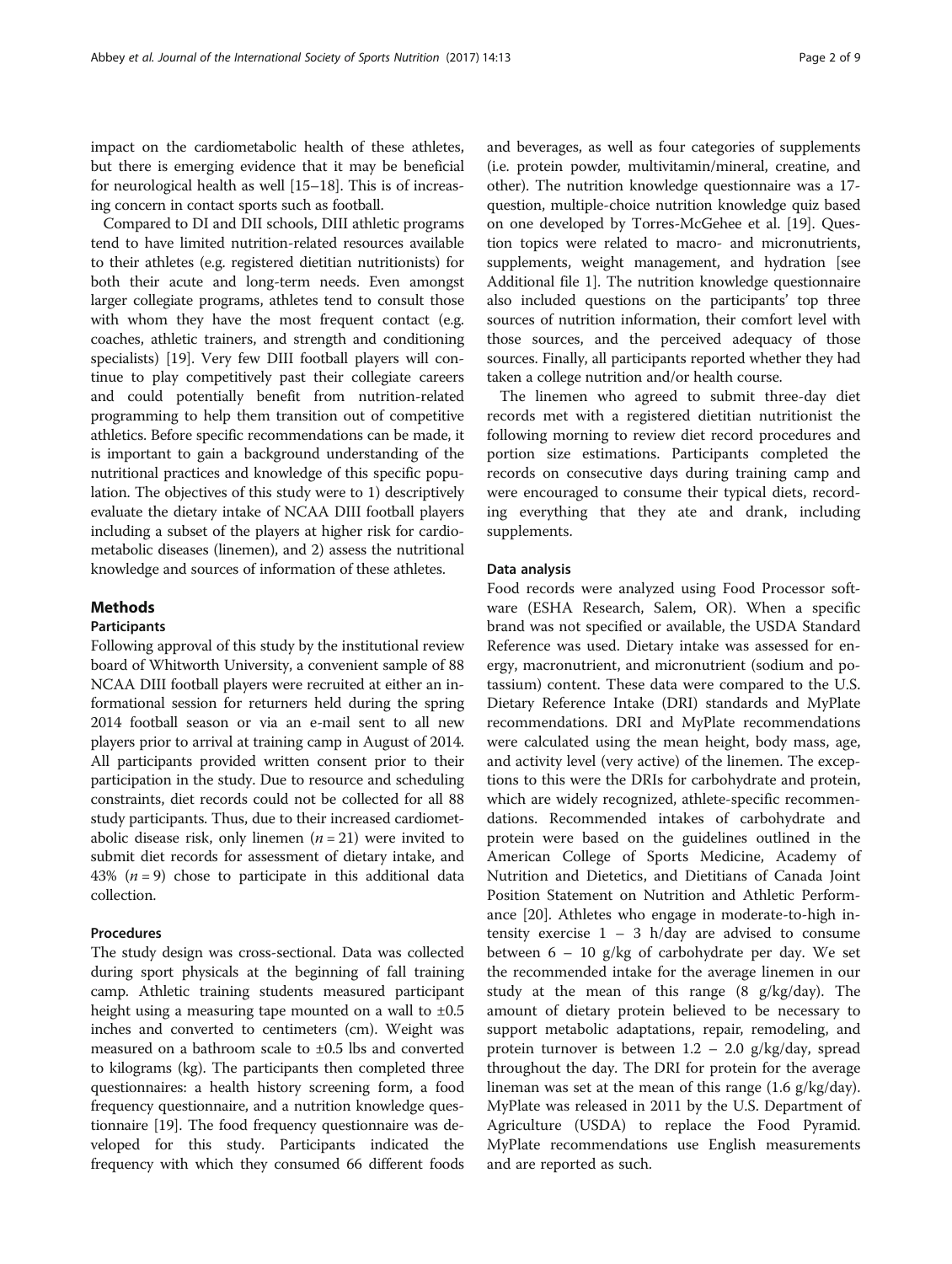Statistical analyses were performed using SPSS v.20 (IBM, Armonk, NY). One-sample t-tests were used to compare nutrient levels to DRI standards and MyPlate recommendations. Differences in nutritional knowledge were investigated using independent t-tests comparing (a) individuals who reported taking a college nutrition course vs. those not taking a nutrition course, and (b) individuals who reported taking a college health course vs. those not taking a health course.

# Results

## Anthropometrics of the entire sample

Participant anthropometrics and demographics are reported in Table 1. Using the World Health Organization guidelines for body composition [\[21\]](#page-8-0), the mean BMI for all subjects fell within the "overweight" category (BMI of  $25 - 29.9$  kg/m<sup>2</sup>) and the linemen subgroup within the "obese" category (BMI ≥30 kg/m<sup>2</sup>).

#### Nutrition practices in the linemen subgroup

Average energy, macronutrient, and micronutrient intakes of the linemen compared to the DRIs are reported in Table 2 and compared to MyPlate guidelines in Fig. 1. When compared to the DRIs calculated for the average lineman, participants were low in total carbohydrate, dietary fiber, and total polyunsaturated fats (PUFAs), including omega-3s and omega-6s. They had high intakes of total fat, saturated fat, dietary cholesterol, sodium, and potassium. The participants met the requirements for energy, monounsaturated fatty acids (MUFAs), and protein for an athlete. Their average protein consumption was 2.0 g/kg/d. The MyPlate daily guidelines for fruits, vegetables, protein, dairy, and grains for the average lineman were 2.5 c, 4.0 c, 7 oz, 3 c, and 10 oz. Participants met the requirements for fruits  $(3.1 \text{ c}; t = 0.9,$ df = 8,  $p = 0.375$ ), dairy (3.8 c; t = 1.0, df = 8,  $p = 0.347$ ), and grains (13.6 oz;  $t = 1.8$ ,  $df = 8$ ,  $p = 0.111$ ). They consumed high amounts of vegetables (11.9 c;  $t = 3.7$ ,  $df = 8$ ,  $p = 0.006$ ) and protein (19.5 oz; t = 4.6, df = 8,  $p = 0.002$ ).

## Nutrition practices of the entire sample

Food frequency questionnaire results for the entire sample are reported in Table [3](#page-3-0). Participants reported eating an average of  $3.4 \pm 0.7$  meals per day and dining out  $2.5 \pm 1.8$ 

|  |  | Table 1 Subject characteristics |
|--|--|---------------------------------|
|--|--|---------------------------------|

| Characteristic   | Entire Sample $(n = 88)$ | Linemen Subgroup ( $n = 9$ ) |  |  |
|------------------|--------------------------|------------------------------|--|--|
| Average Age, yrs | $19.6 \pm 1.7$           | $20.4 + 1.5$                 |  |  |
| Height, cm       | $180.6 \pm 6.5$          | $182.8 \pm 6.3$              |  |  |
| Body Mass, kg    | $92.4 + 16.1$            | $113.9 + 10.2$               |  |  |
| BMI, $kg/m2$     | $78.3 + 4.7$             | $34.7 + 4.3$                 |  |  |
| Years in College | $2.1 + 1.3$              | $2.7 + 1.4$                  |  |  |
|                  |                          |                              |  |  |

Average intake numbers are mean ± standard deviation

Table 2 Average nutrient intake of linemen compared to the DRI

| <b>Nutrient</b>                      | Dietary Intake<br>$(M \pm SD)$ | DRI for Average<br>l ineman <sup>a</sup> | P Value            |
|--------------------------------------|--------------------------------|------------------------------------------|--------------------|
| Energy, kcals                        | $5225.4 \pm 1693.6$            | 4552.9                                   | .268               |
| Total carbohydrate, g <sup>a,b</sup> | $649.2 \pm 261.5$              | 911.2                                    | .017 <sup>d</sup>  |
| Dietary fiber, q                     | $45.8 \pm 18.5$                | 63.7                                     | .020 <sup>d</sup>  |
| Protein, q <sup>c</sup>              | $225.0 \pm 89.6$               | 182.2                                    | .190               |
| Total fat, g                         | $192.5 \pm 60.2$               | 141.7                                    | .035 <sup>d</sup>  |
| Saturated fat, q                     | $61.3 \pm 17.3$                | 45.5                                     | .026 <sup>d</sup>  |
| MUFA, q                              | $49.0 \pm 15.7$                | 50.6                                     | .769               |
| PUFA, q                              | $29.2 \pm 9.3$                 | 45.5                                     | .001 <sup>d</sup>  |
| Omega-3 s, g                         | $2.4 \pm 0.7$                  | 4.6                                      | < 001 <sup>d</sup> |
| Omega-6 s, g                         | $25.5 \pm 8.7$                 | 40.5                                     | .001 <sup>d</sup>  |
| Dietary cholesterol, mg              | $957.6 \pm 406.3$              | 300.0                                    | .001 <sup>d</sup>  |
| Sodium, mg                           | $9404.3 \pm 3390.5$            | 2300.0                                   | < 001 <sup>d</sup> |
| Potassium, mg                        | $6298.1 \pm 1986.5$            | 4700.0                                   | .042 <sup>d</sup>  |

DRI Dietary Reference Intake, MUFA monounsaturated fatty acids, PUFA polyunsaturated fatty acids

<sup>a</sup>DRI for average lineman was calculated for a standardized individual with the average body mass, height, age and activity level of the linemen subgroup b DRI for carbohydrate based off of 8 g/kg <sup>c</sup>DRI for protein based off 1.6 g/kg

dSignificant difference

times per week. Of the restaurants the participants reported eating at regularly, 71% were either fast food or fast casual restaurants.

## Nutrition knowledge & information sources for the entire sample

Due to the small sample size of the linemen subgroup, nutrition knowledge and information sources are reported for the entire sample only. The mean nutrition quiz score was  $55.2 \pm 16.3$ %. Only 11.5% of participants had taken a nutrition course in college, and their mean score was significantly higher than those who had not

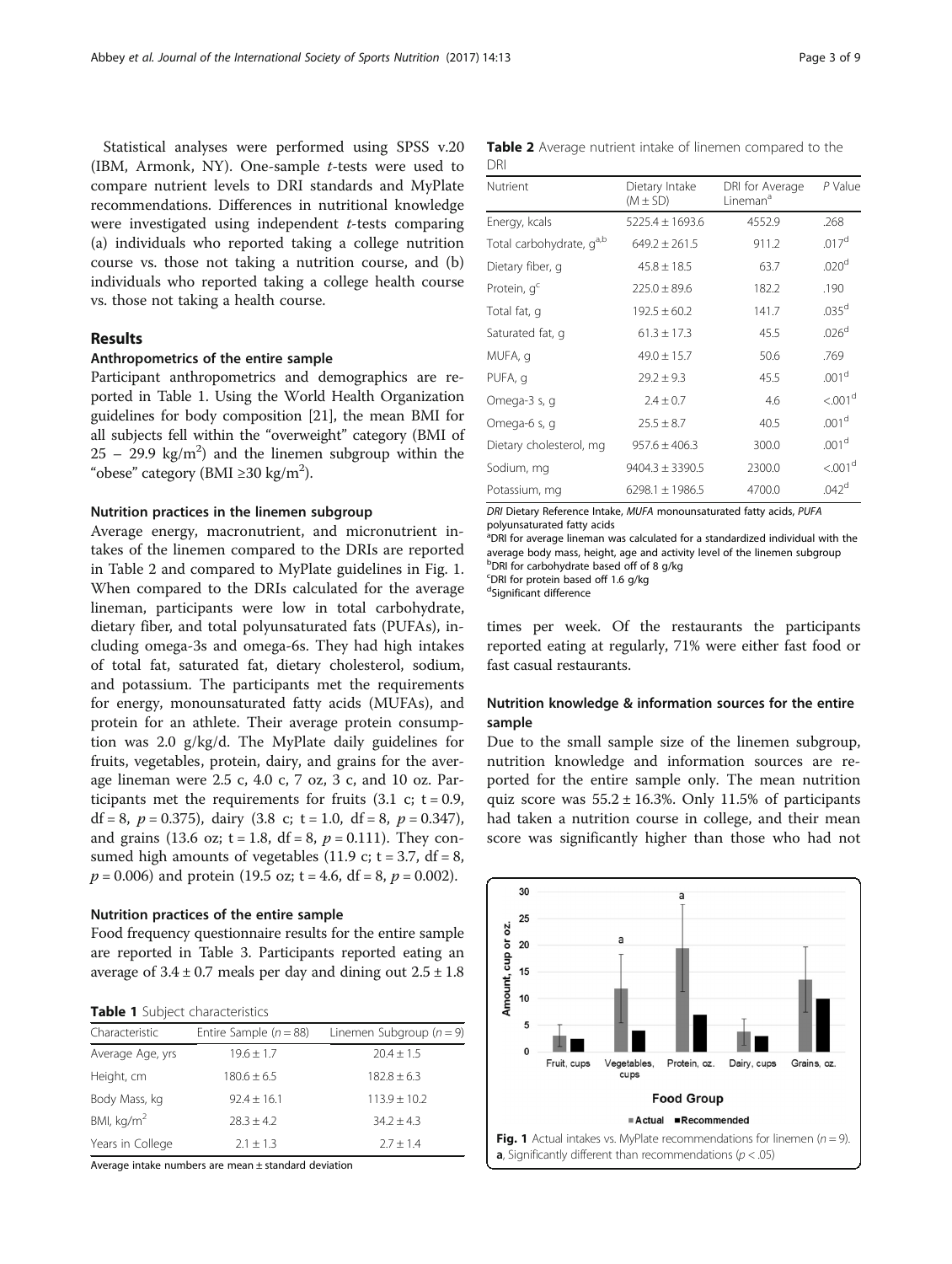(71.2 vs. 53.6%;  $t = -7.38$ ,  $df = 85$ ,  $p < 0.001$ ). Participants who had taken a health course in college (15.3%) had a significantly higher mean score than those who had not  $(68.5 \text{ vs. } 53.2\%; t = -3.39, df = 84, p < 0.001).$ 

The most commonly missed questions (<50% answered correctly) related to acceptable macronutrient distribution ranges for athletes, micronutrient function and toxicity, safety and regulation of ergogenic aids, body composition assessment, and recommended strategies for increasing muscle mass. Over 75% of participants correctly answered questions related to pre-exercise fueling, potential performance benefits of creatine supplementation, postexercise rehydration guidelines, and possible side effects of electrolyte loss.

Figures 2, [3](#page-4-0) and [4](#page-4-0) display the primary sources of nutrition information for participants, the person with whom they are most comfortable discussing nutrition topics, and the perceived adequacy of these sources. When assessing the perceived adequacy of the source (Fig. [4\)](#page-4-0), participants selected "cannot judge" if they had not sought out nutrition information previously and/or did not clearly identify with the other descriptors (i.e. "adequate" and "inadequate").

# **Discussion**

#### Anthropometrics of the entire sample

Compared to NCAA DI and DII athletes, past researchers have reported that DIII players tend to have significantly lower body masses  $(DI = 131.3 \text{ kg})$ ,  $DII = 123.4$  kg,  $DIII = 108.4$  kg) [[6\]](#page-8-0). The range of reported body masses for DIII football players varies from study to study, and our participants were on the low end of published data with a mean of 92.4 kg. Hoffman et al. [[7\]](#page-8-0) reported a range of 93.7 – 103.3 kg over five years, though Stuempfle et al. [\[22](#page-8-0)] reported a mean of 88.6 kg. However, when looking

<span id="page-3-0"></span>

|             | Table 3 Food frequency questionnaire data: % of participants (n = 88) who self-reported foods/beverages/supplements at specified |  |  |
|-------------|----------------------------------------------------------------------------------------------------------------------------------|--|--|
| frequencies |                                                                                                                                  |  |  |
|             |                                                                                                                                  |  |  |

|                      | Daily (7 d/wk) | Frequently (3-6 d/wk) | Weekly (1-2 d/wk) | Monthly (1/mo) | Rarely (<1/mo) | Never |
|----------------------|----------------|-----------------------|-------------------|----------------|----------------|-------|
| Foods                |                |                       |                   |                |                |       |
| Starches/grains      | 67.0           | 30.7                  | 2.3               |                |                |       |
| Meat                 | 52.3           | 39.8                  | 6.8               | 1.1            |                |       |
| Seafood              | 6.0            | 28.6                  | 22.6              | 25.0           | 15.5           | 2.4   |
| Dairy                | 82.8           | 13.8                  | 2.3               | 1.1            |                |       |
| Fruits               | 47.1           | 26.4                  | 20.7              | 1.1            | 4.6            |       |
| Vegetables           | 38.4           | 22.1                  | 24.4              | 4.7            | 10.5           |       |
| Desserts/candy       | 20.2           | 27.0                  | 28.1              | 19.1           | 4.5            | 1.1   |
| Beverages            |                |                       |                   |                |                |       |
| Sports drinks        | 34.1           | 31.8                  | 21.6              | 5.7            | 2.3            | 4.5   |
| Juice                | 29.9           | 19.5                  | 29.9              | 10.3           | 6.9            | 3.4   |
| Coffee               | 3.4            | 6.8                   | 14.8              | 8.0            | 22.7           | 44.3  |
| Soda                 | 2.3            | 6.8                   | 17.0              | 12.5           | 29.5           | 31.8  |
| Energy drinks        | 2.3            | 4.6                   | 6.9               | 11.5           | 21.8           | 52.9  |
| Supplements          |                |                       |                   |                |                |       |
| Protein powders      | 33.0           | 23.9                  | 11.4              | 3.4            | 13.6           | 14.8  |
| Multivitamin/mineral | 18.2           | 10.2                  | 8.0               | 3.4            | 29.5           | 30.7  |
| Creatine             | 5.7            | 5.7                   | 5.7               | 4.5            | 18.2           | 60.2  |
| Other                | 6.9            | 6.9                   | 2.3               | 1.1            | 14.9           | 67.8  |
|                      |                |                       |                   |                |                |       |

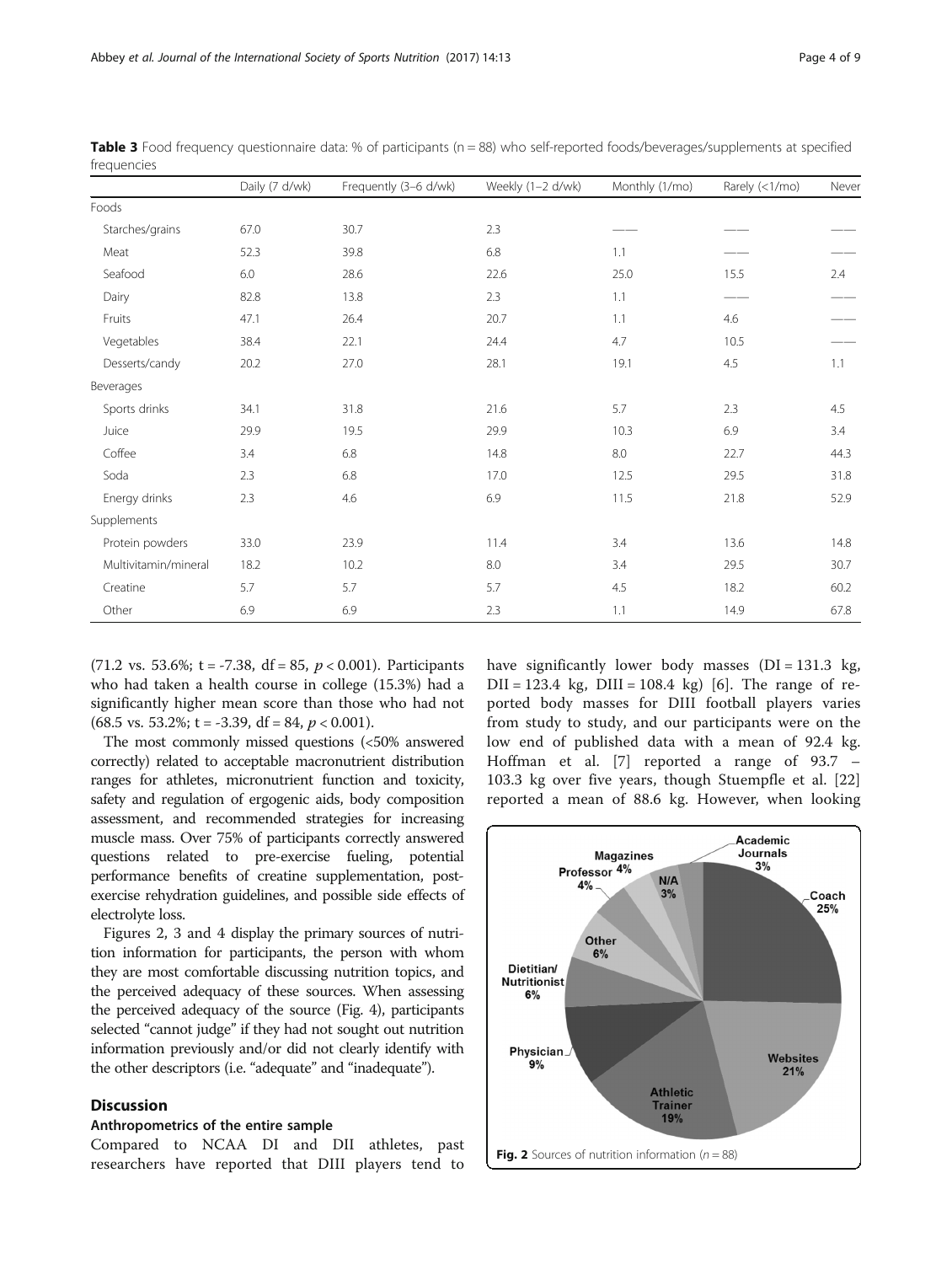<span id="page-4-0"></span>Abbey et al. Journal of the International Society of Sports Nutrition (2017) 14:13 Page 5 of 9



at research on body mass in DIII linemen specifically, our participants were on the higher end of mean body mass (113.9 kg for our linemen vs. 105.8 – 112.3 kg [[7\]](#page-8-0) and 96.6 – 101.0 kg [[22\]](#page-8-0)). The mean BMI for the entire sample was comparable to that reported by Stuempfle et al.  $[22]$  $[22]$   $(28.3 \text{ kg/m}^2 \text{ vs.}$ 27.4  $\text{kg/m}^2$ ), however their offensive linemen had BMIs within the "overweight" category (29.9 kg/m<sup>2</sup>), while ours were considered obese (34.2 kg/m<sup>2</sup>). BMI has its limitations in athletic populations with muscular builds and should therefore be considered along with other body composition measurements such as waist circumference and percent body fat when assessing cardiometabolic disease risk. Regardless, the linemen in our study were well over the BMI cutoff to be classified as "obese" and would be at a higher cardiometabolic disease risk than their teammates in other positions.



## Nutrition practices in the linemen subgroup

Published studies on the dietary intakes of collegiate football players have been limited to DI athletes and have not been separated by position. To our knowledge, ours is the only assessment of the nutritional intake of DIII linemen specifically. Despite the small number of linemen in our study, the exploratory nature of this research and lack of information on this population in the literature warrant inclusion of the collected data.

The energy and macronutrient intakes of our participants were generally higher than those of other research groups [\[8](#page-8-0), [13\]](#page-8-0), though a direct comparison is difficult due to variables such as the time of testing (e.g. off season, pre-season, post-season), their playing positions, and year of eligibility (e.g. freshmen vs. all years). The DIII linemen in our study consumed excessive total fat, saturated fat, dietary cholesterol, sodium, and potassium, and had low intakes of carbohydrates, fiber, and PUFAs. Consumption of a diet high in saturated fat and sodium and low in fiber, PUFAs and MUFAs, has been associated with an increased risk of chronic diseases such as CVD [\[23, 24](#page-8-0)]. Conversely, consumption of fruits and vegetables, whole grains and foods high in PUFAs (e.g. omega-3 fats) and MUFAs have been shown to be cardioprotective [\[25](#page-8-0)–[27](#page-8-0)]. Saturated fat has been primarily linked to CVD risk due to its potential to increase blood levels of LDL cholesterol, an effect that can be mediated by replacement with PUFAs and MUFAs [\[24](#page-8-0)]. PUFAs and MUFAs appear to have a cardioprotective effect through many potential mechanisms including decreased plasma triglycerides, resting heart rate, blood pressure, and inflammation, as well as improved vascular function and myocardial filling [[23](#page-8-0)]. However, the current sample of linemen likely did not consume sufficient MUFAs or PUFAs to receive this protective effect. A couple of recommendations for this population would be to substitute oils for solid fats (e.g. olive oil vs. butter) and at least one serving a week of seafood for other animal products.

Dietary cholesterol intake for the linemen was over three times the previous recommended amount. It is important to note that the most recent Dietary Guidelines for Americans [[28](#page-8-0)] no longer include the <300 mg/d recommendation since there is evidence that dietary cholesterol has less of an impact on blood cholesterol levels than other types of fats (e.g. saturated and trans fats). Dietary cholesterol is found only in animal products and is not an essential nutrient (i.e. it does not need to be consumed in the diet). The liver produces enough endogenous cholesterol to meet the body's needs and will moderate production to balance exogenous cholesterol. The Dietary Guidelines emphasize that eating patterns that include lower intake of dietary cholesterol are associated with a lower risk of CVD, which is why we chose to include the previous DRI in our analysis.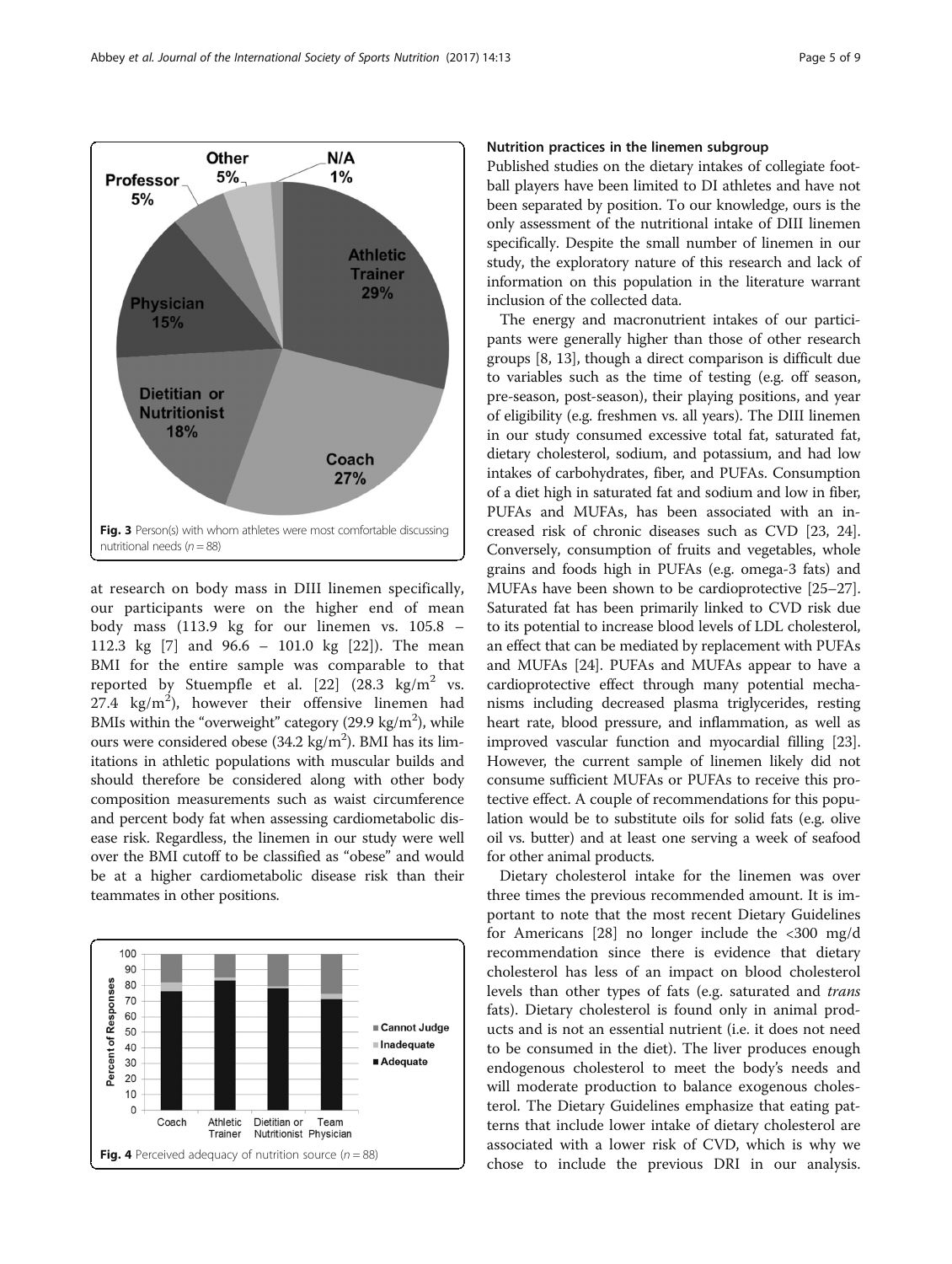However, more research needs to be done to determine whether there is a benefit in isolating this particular aspect of the diet.

Athletes, particularly heavy sweaters, need more sodium than non-athletes [\[29\]](#page-8-0), though sweat rates and sodium loss can vary widely among individuals. Godek et al. [[30](#page-8-0)] observed an average sodium loss of 12.5 g over a 4.5-h practice in 14 NFL linemen. The range of sodium loss for players of all positions ( $n = 44$ ) over that period was 2.5 – 30.2 g. The sodium intake of our subjects was over three times that of the recommendation for a healthy adult, but could be appropriate depending on their individual sweat rates. Guidelines for sodium intake in this active population should take into consideration each athlete's unique physiology and needs. However, over the long-term, a diet high in sodium post-competitive athletics could result in adverse cardiovascular effects through a rise in blood pressure [\[31](#page-8-0)]. Both a dietary reduction in sodium and increase in potassium have been shown to help moderate blood pressure. Our participants met the MyPlate recommendations for fruits and exceeded them for vegetables, which likely helped them meet the DRI for potassium. Besides being high in potassium, diets rich in fruits and vegetables may be beneficial for cardiovascular health because of their high antioxidant content, which may minimize inflammation and oxidative stress [\[25, 32](#page-8-0)]. Fruits and vegetables, along with whole grains, are also excellent sources of dietary fiber. High-fiber diets appear to reduce inflammation and oxidative stress, improve blood lipid profiles and blood pressure, and regulate glucose metabolism. The linemen in our study did not meet the guidelines for fiber (72% of recommended; 45.8 vs. 63.7 g/ d) despite meeting the MyPlate guidelines for grains and fruits and exceeding the guideline for vegetables. This may be because the grains group in MyPlate includes not only whole grains but refined flours and sugars as well.

When using the carbohydrate recommendation for an athlete who engages in moderate- to high-intensity exercise, our participants' average intake (set as the median of the range from  $6 - 10$  g/kg body weight) was low (71% of recommended; 649.2 vs. 911.2 g/d). Depending on their individual levels of activity, this amount of carbohydrate intake may be adequate for most football players. For some athletes, however, a higher amount consumed throughout the day may be necessary to adequately replenish glycogen stores and provide supplementary fuel during exercise [\[33\]](#page-8-0). This is particularly important during periods of intense training, such as during training camp. Consuming carbohydrates throughout the day in the form of whole grains, fruits and vegetables, could also improve their dietary fiber intake and therefore their cardiometabolic risk.

The linemen had significantly lower intakes of total PUFAs and omega-3 fatty acids compared to the recommendations. Of the omega-3 fatty acids, docosahexaenoic acid (DHA) is the primary structural omega-3 in the brain [[17](#page-8-0)]. In rodent studies, supplementation with DHA, either before or after concussions or mild traumatic brain injuries, has helped improve functional outcomes such as memory [\[17](#page-8-0), [18, 34\]](#page-8-0). In the only known study on the impact of DHA supplementation on traumatic brain injury in humans, Oliver et al. [\[15\]](#page-8-0) measured a biomarker of brain injury among DI football players who consumed varying doses of a DHA supplement  $(2 - 6 g/d)$  over the course of a competitive season. Irrespective of the dosage, the DHA-supplemented subjects had attenuated biomarkers of brain injury compared to the placebo group. Considering current worry about the long-term effects of football on brain health, DHA supplementation (on top of food) seems promising but needs further evidence, especially for dosing. In light of the importance of omega-3 s in brain health, the lowered consumption in our group is concerning, and future nutritional education geared towards this population should consider emphasizing the potential benefits of consuming foods high in omega-3s (e.g. fatty fish).

Our participants met the recommendation for protein intake for athletes, though they consumed almost three times the protein recommendation provided by MyPlate (19.5 vs. 7 oz.). Considering that other food groups on MyPlate are also significant sources of protein (e.g. dairy and grains), the overall protein intake of our participants appears to be very high when compared to the MyPlate recommendations for a "very active" individual. This calls into question the utility of using MyPlate for athletes since the guidelines do not appear to fully account for their unique nutritional needs during training. MyPlate may be a more helpful resource for general nutrition information outside of a training cycle and following an athlete's competitive collegiate career.

#### Nutrition practices of the entire sample

Over 80% of our participants reported consuming dairy products at least daily. The Dietary Guidelines for Americans 2015 – 2020 recommend that adults consume 3 c of low-fat or fat-free dairy products per day, particularly to ensure adequate intake of calcium and other nutrients essential for bone health [\[28\]](#page-8-0). Former football players who remain physically active may actually have a decreased risk of developing osteoporosis later in life compared to age- and BMI-matched controls [[35\]](#page-8-0). Not only are dairy products an excellent source of calcium, they are commonly consumed as a recovery fuel, especially in beverage form, due to their mix of protein and carbohydrate, and their ability to aid in rehydration [\[36\]](#page-8-0).

A majority of participants (67%) reported consuming starches/grains daily, though the amount that they ate is unknown. Considering that these foods are the primary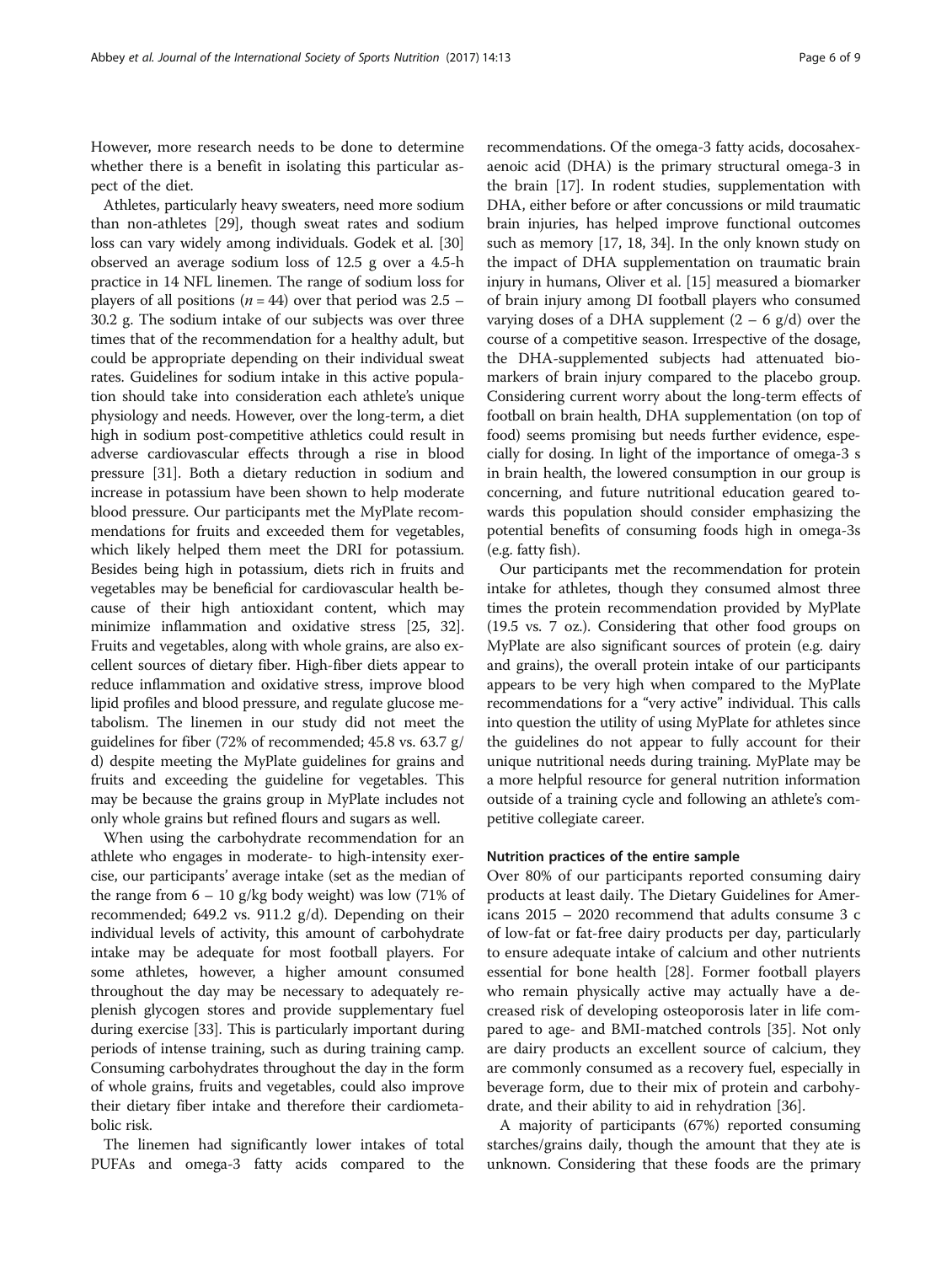sources of carbohydrate in the diet, some football athletes may not be consuming adequate amounts. This seems congruent with the low carbohydrate and fiber intake observed in the linemen in our study (see previous section).

The most widely consumed supplement amongst our participants was protein powder (68% of subjects reported at least weekly consumption). This is higher than that reported by Jonnalagadda et al. [[11\]](#page-8-0) where 16% of their participants reported taking protein shakes or amino acids at the time they were surveyed. In contrast, while the percentage of participants in our study had higher protein powder consumption, the percentage of participants reportedly consuming creatine was lower compared to Jonnalagadda et al. [\[11](#page-8-0)] (17 vs. 36%). In a study by Burns et al. [[37](#page-8-0)], 40.3% of DI athletes (all sports) reported using a protein supplement and 31.4% reported taking creatine. In that study, the frequency of intake of the supplement (weekly or less often) was not clear. Considering that our participants consumed a relatively high proportion of animal products in comparison to fruits and vegetables, they may already be getting adequate amounts of dietary protein and could be compromising other aspects of their diets. Encouraging the adoption of a more balanced eating plan during college may be an appropriate avenue for disease prevention.

On a positive note, the amount of soda consumed by our participants was much lower than previous selfreported daily soda intake among college males (non-athletes) at a university in the southern United States (2 vs. 48%) [\[38\]](#page-8-0). Even considering potential regional differences, the daily consumption of soda amongst our participants was quite low even though they had unlimited access to it in the dining hall. If they are consuming sugar-sweetened beverages, the participants in our study at least seem to be selecting beverages that they perceive to have a health or performance benefit (i.e. juices and sports drinks). Besides contributing extra kcals and few nutrients, sugarsweetened beverages are linked to increased risk of cardiometabolic diseases [\[39\]](#page-8-0). The low intake of soda amongst our participants aligns with declining trends in sugarsweetened beverage consumption in the United States, which is at a 30-year low [[40](#page-8-0)]. We were not able to assess our participants' intake of other added sugars due to limitations in the dietary analysis software used. This is an important consideration for future research as the newly revised nutrition facts label will require identification of added sugars.

Another promising aspect of the participants' dietary intake was that 57% of respondents reported consuming seafood weekly. According to National Health and Nutrition Examination Survey data on adult males, 84.2% consumed seafood in the past month [\[41\]](#page-8-0). As mentioned in the previous section on the dietary intake of the linemen, seafood, especially fatty fish and algal oils are excellent source of DHA and another omega-3 fatty acid (eicosapentaenoic acid). In addition to their role in potentially mitigating the effects of traumatic brain injury, researchers have been exploring how these nutrients may also be involved in the prevention of cognitive decline [[42](#page-8-0)]. While it is not known whether higher seafood intake among football players is neuroprotective, the increasing evidence of cognitive impairment within this population warrants further investigation in this area [[3, 4\]](#page-7-0).

#### Nutrition knowledge in the entire sample

The mean score of our participants (55.2%) was comparable to previous reports (54.9%) [\[19\]](#page-8-0). While there is no single nutrition knowledge quiz that has been used in this area of research, most include questions relating to macro- and micronutrient needs, supplement efficacy, and weight management. In a review of 29 studies assessing nutrition knowledge among athletes, common misconceptions included: the roles of nutrients and their energy content; protein acting as a primary energy source for muscles; vitamin and mineral supplements providing energy; and supplements being necessary to achieve peak performance [[43](#page-8-0)]. We found that the majority of our participants were misinformed about similar topics. Some additional education on topics such as the functions of specific nutrients and the safety and regulation of supplements may prove beneficial. While we did not assess the relationship between nutrition knowledge and dietary habits, it is important to note that knowledge does not necessarily translate to behavior. In reviews on this topic, it appears that nutrition knowledge may have a slightly positive impact on healthy nutrition behaviors, though most correlations are weak [\[43, 44\]](#page-8-0). If nothing else, there does not appear to be a negative effect of increased nutrition knowledge. We did observe that our subjects who had taken a nutrition and/or health class in college performed better on the nutrition knowledge quiz compared to those who had not taken a class.

Finally, our participants reported that they relied primarily on coaches, websites and athletic trainers for nutritional guidance. Of the athletic team staff, the subjects appeared to put the most trust in athletic trainers to provide accurate nutrition information, which aligns with previous research [[37](#page-8-0)]. Since most DIII schools do not employ a registered dietitian nutritionist, athletic departments should ensure that athletic trainers and coaches are equipped to provide basic nutritional advice and are educated on the limits within their scopes of practice.

#### Limitations

To begin with, the purpose of this research was to descriptively evaluate the nutritional practices and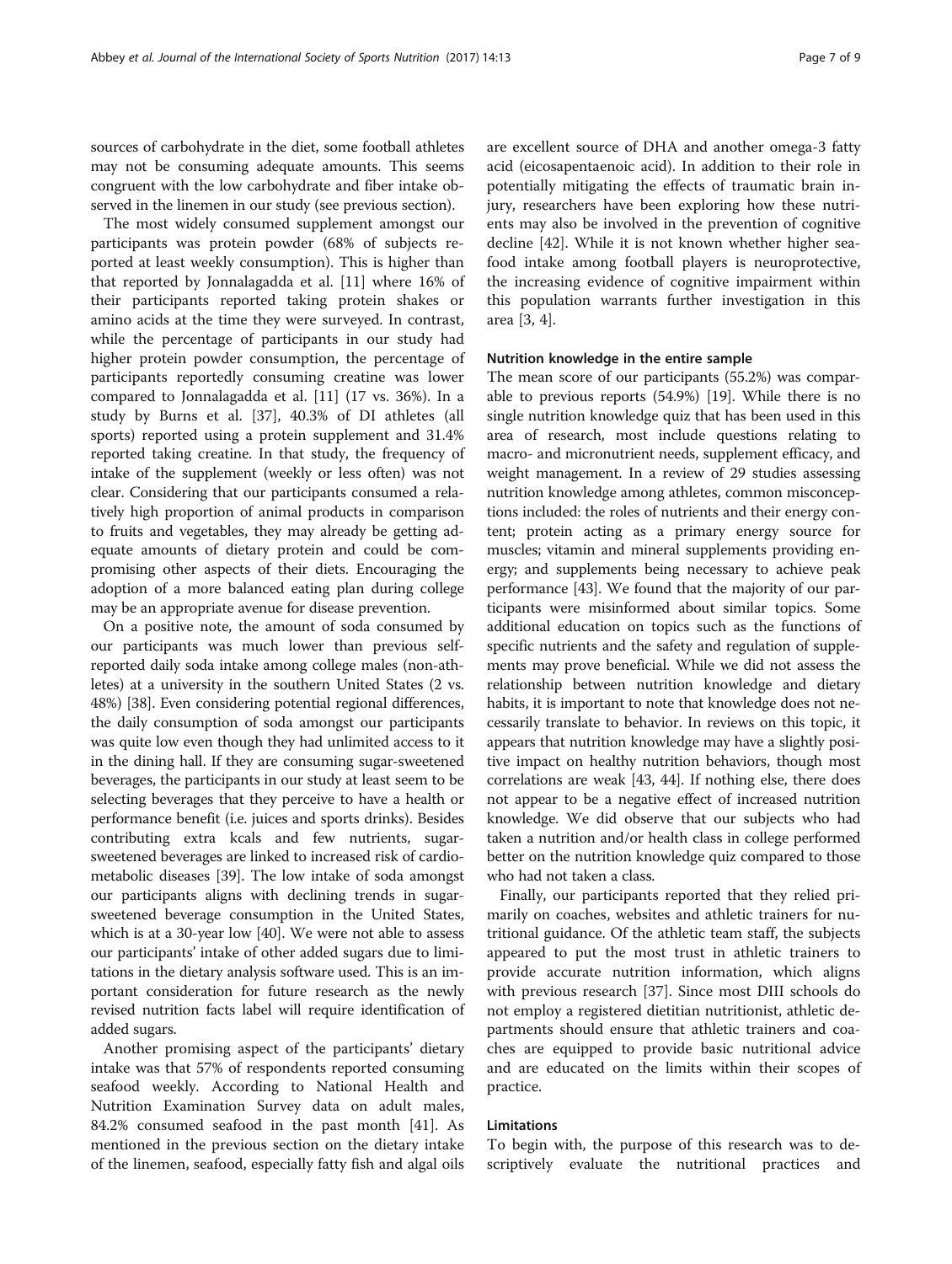<span id="page-7-0"></span>knowledge of DIII football players, so conclusions on the factors that contributed to our observations (e.g. training or access to nutritional support) and the potential implications of these factors cannot be made. Second, all participants were from one university, which may not reflect the habits of DIII football players nationwide. Third, all data, except for anthropometric measurements, was self-reported by the participants. Since the participants had a limited amount of time to complete the questionnaires and were constrained by their tight schedules during training camp, more direct assessments (e.g. interviews and observations of food intake) were not feasible. The linemen were instructed by a registered dietitian nutritionist on how to estimate portion sizes, but there may have been inaccuracies in their reporting. Fourth, the subset of linemen studied was quite small at just nine participants, and there was a wide range in the amount of food consumed among participants. Even though they were instructed to maintain their typical eating patterns, they were in the midst of their fall training camp and were practicing more frequently than during the school semester. This, and the fact that they were eating a majority of their meals in a dining hall where they had unlimited access, may have contributed to higher daily food intake and a different composition of foods than they would eat during the rest of the season. Fifth, while the nutrition knowledge quiz used was based on a survey that had been determined to have construct validity, some changes were made to it to account for the specific population studied (e.g. removal of a question on the female athlete triad). There are also difficulties assessing what constitutes adequate nutrition knowledge and whether knowledge translates into significant behavior change. Finally, such quizzes assume that there is only one correct answer and that nutrition science and guidelines remain static. While no instrument is perfect, the chosen quiz was deemed the easiest and most practical way to assess nutrition knowledge in our sample.

## Conclusions

The long-term health of collegiate football players has received increasing attention, particularly as it relates to cardiometabolic and neurological health. The NCAA DIII football players in our study had dietary habits that may both mitigate and increase their chronic disease risk later in life. In addition, their overall sport nutrition knowledge was lacking and could potentially be improved by increased education. The athletes in our study relied primarily on coaches, the internet, and athletic trainers for this information, trusting that what they were receiving was accurate. Athletic staff therefore have a responsibility to understand the nutritional landscapes of their teams and encourage healthy eating habits that may have long-lasting effects. Increased educational opportunities for athletic staff may better equip them to provide basic nutritional advice and know when to refer athletes to a registered dietitian nutritionist.

# Additional file

[Additional file 1:](dx.doi.org/10.1186/s12970-017-0170-2) Nutrition Knowledge Questionnaire KEY.doc; Nutrition Knowledge Questionnaire KEY; Questionnaire includes questions on subject background information (e.g. nutrition/health courses taken), primary sources of nutrition information, perceived adequacy of nutrition sources, and a 17-question nutrition knowledge quiz. (DOCX 21 kb)

#### Acknowledgments

The authors would like to thank the Whitworth football coaching staff for their cooperation, Whitworth athletic training students for their help in data collection, Drs. Barbara Brandon and Jesse Coenen for their medical oversight, and finally the Whitworth football student athletes for their participation.

#### Funding

This research was funded by a summer research grant from the Whitworth University Faculty and Research Development Committee and the Whitworth Health Sciences Department.

#### Availability of data and materials

Please contact author for data requests.

#### Authors' contributions

The study was designed by EA and CW; data was collected, analyzed and interpreted by EA, CW, and CK; manuscript preparation was undertaken by EA and CW. All authors read and approved the final manuscript.

#### Competing interests

The authors declare that they have no competing interests.

#### Consent for publication

Not applicable.

#### Ethics approval and consent to participate

As discussed in the Participants section of the manuscript, this study was approved by the institutional review board of Whitworth University. All participants provided written consent prior to their participation in the study.

#### Publisher's Note

Springer Nature remains neutral with regard to jurisdictional claims in published maps and institutional affiliations.

Received: 27 October 2016 Accepted: 12 May 2017 Published online: 19 May 2017

#### References

- 1. Simon JE, Docherty CL. Current health-related quality of life is lower in former Division I collegiate athletes than in non-collegiate athletes. Am J Sports Med. 2014;42(2):423–9.
- 2. Dobrosielski DA, Rosenbaum D, Wooster BM, Merrill M, Swanson J, Moore JB, Brubaker PH. Assessment of cardiovascular risk in collegiate football players and nonathletes. J Am Coll Health. 2010;59(3):224–7.
- 3. Lehman EJ, Hein MJ, Baron SL, Gersic CM. Neurodegenerative causes of death among retired National Football League players. Neurology. 2012;79(19):1970–4.
- 4. Seichepine DR, Stamm JM, Daneshvar DH, Riley DO, Baugh CM, Gavett BE, Tripodis Y, Martin B, Chaisson C, McKee AC, Cantu RC, Nowinski CJ, Stern RA. Profile of self-reported problems with executive functioning in college and professional football players. J Neurotrauma. 2013;30(14):1299–304.
- 5. Yamamoto JB, Yamamoto BE, Yamamoto PP, Yamamoto LG. Epidemiology of college athlete sizes, 1950s to current. Res Sports Med. 2008;16(2):111–27.